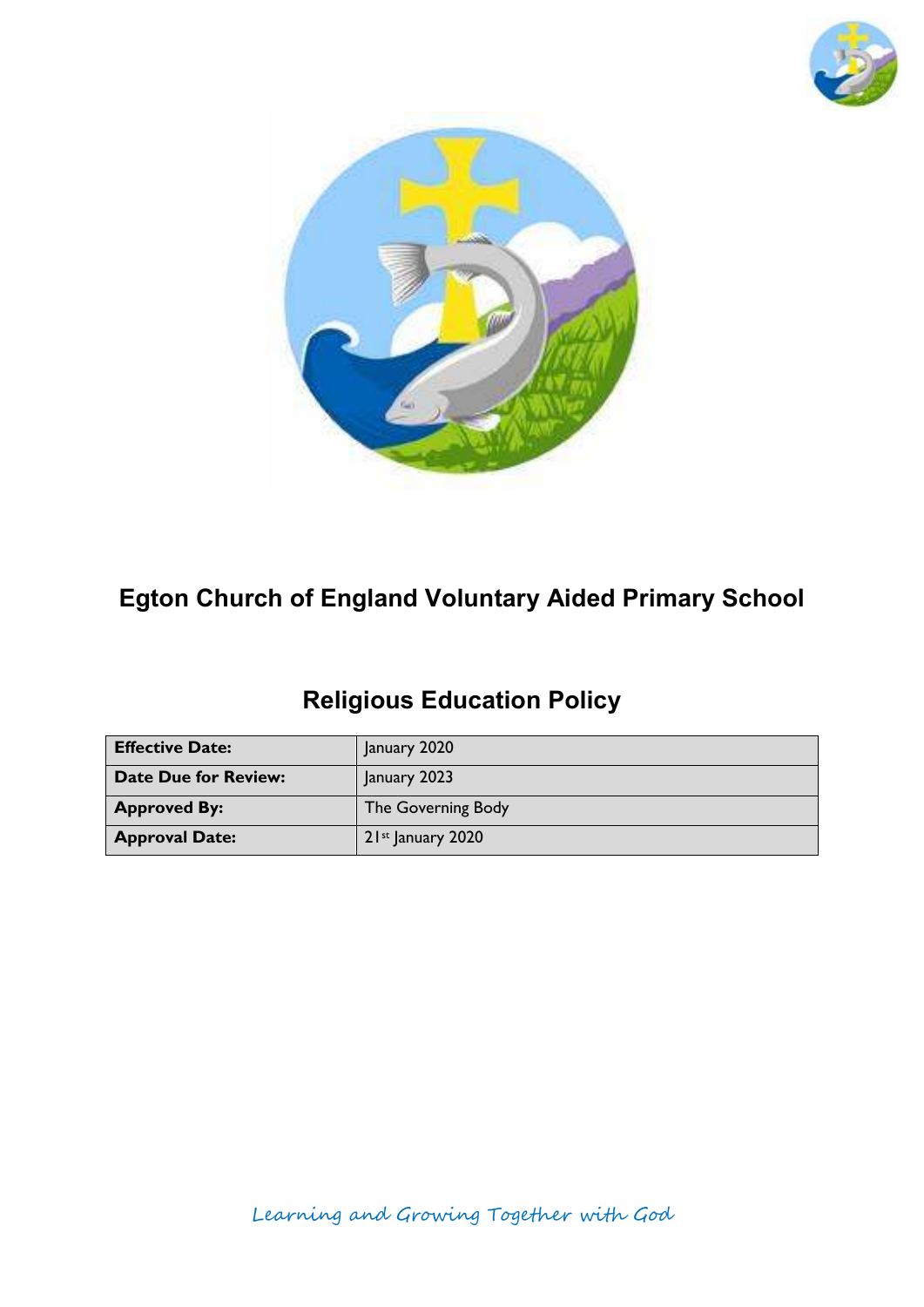

#### **Our Vision Statement**

*'Inspire learning and develop children's potential as individuals in a caring, happy and distinctively Christian family.'* 

#### **The Bible verse that underpins our Vision Statement**

**"I have come that they may have life, and have it to the full." -** *John 10:10.*

### **Our Strapline**

*'Learning and Growing together with God.'*

## **Our Values**

Egton School is a small, distinctively Christian, family based learning community. We learn and grow together. Our key values underpin everything we strive for in our school:

#### **FRIENDSHIP**

How good and pleasant it is when God's people live together in unity *Psalm 135.1* **RESPECT**

In everything, do to others what you would have them do you. *Matthew 7.12* **TRUST**

Trust in the Lord and do good. *Psalm 37.3* 

Learning and Growing Together with God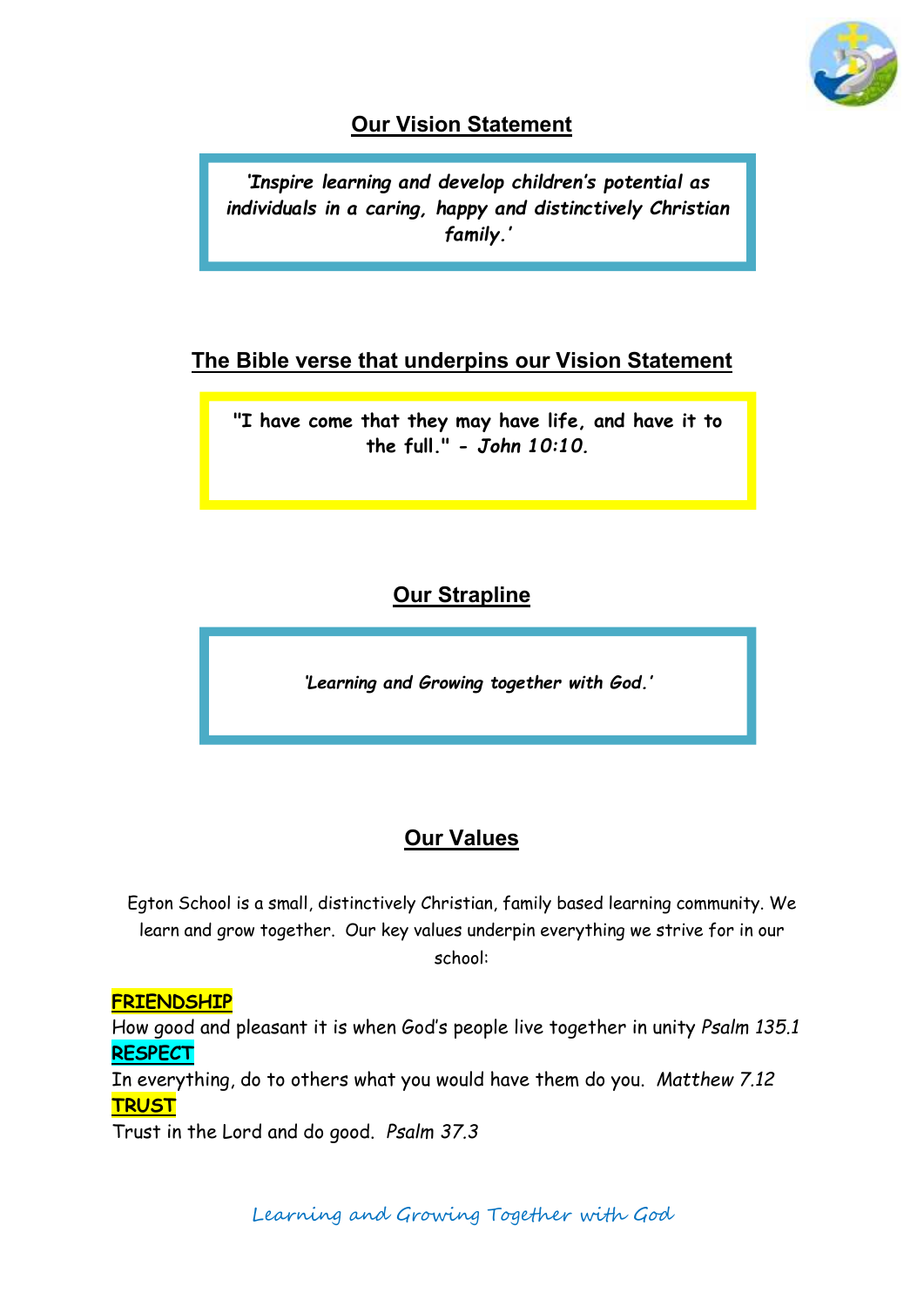

#### **Introduction**

Egton Church of England School is a small, distinctively Christian, family based learning community. This means that the teaching of religious education (RE) is given significant importance and has a unique place as a central subject in the Curriculum. Pupils and their families can expect a high quality RE curriculum that is rich and varied, enabling learners to acquire a thorough knowledge and understanding of a range of faiths and world views. Links with our school vision, and support for pupil's spiritual, moral, social and cultural (SMSC) development are intrinsic to our RE curriculum and have a significant impact on learners.

Religious Education in Aided schools is determined by the Governing Body. In York Diocese, the Archbishop is seen as the interpreter /arbitrator of the denominational aspects of the Instrument of Government. This gives the authority for the Diocesan Guidelines to be used in Church Aided schools to meet their legal obligation in fulfilling the requirements of their distinctive Christian foundation. We are also mindful of the Education Reform Act 1998 stating that "R.E. is a valid discipline in its own right, which acknowledges the spiritual nature of human beings".

We hope, through this policy and our work, to promote a caring school community in which sound **FRIENDSHIPS** flourish based on mutual RESPECT and TRUST for others.

#### **Aims and Objectives**

As a Church of England School we approach Religious Education in a way that will not only introduce children to an understanding of the nature of Christian beliefs and practices but aims to provide a foundation for Christian learning for life.

As stated in the Church of England Statement of Entitlement for Religious Education 2019, our school aims for all pupils:

- To know about and understand Christianity as a diverse global living faith through the exploration of core beliefs using an approach that critically engages with biblical text.
- To gain knowledge and understanding of a range of religions and worldviews appreciating diversity, continuity and change within the religions and worldviews being studied.
- To engage with challenging questions of meaning and purpose raised by human existence and experience.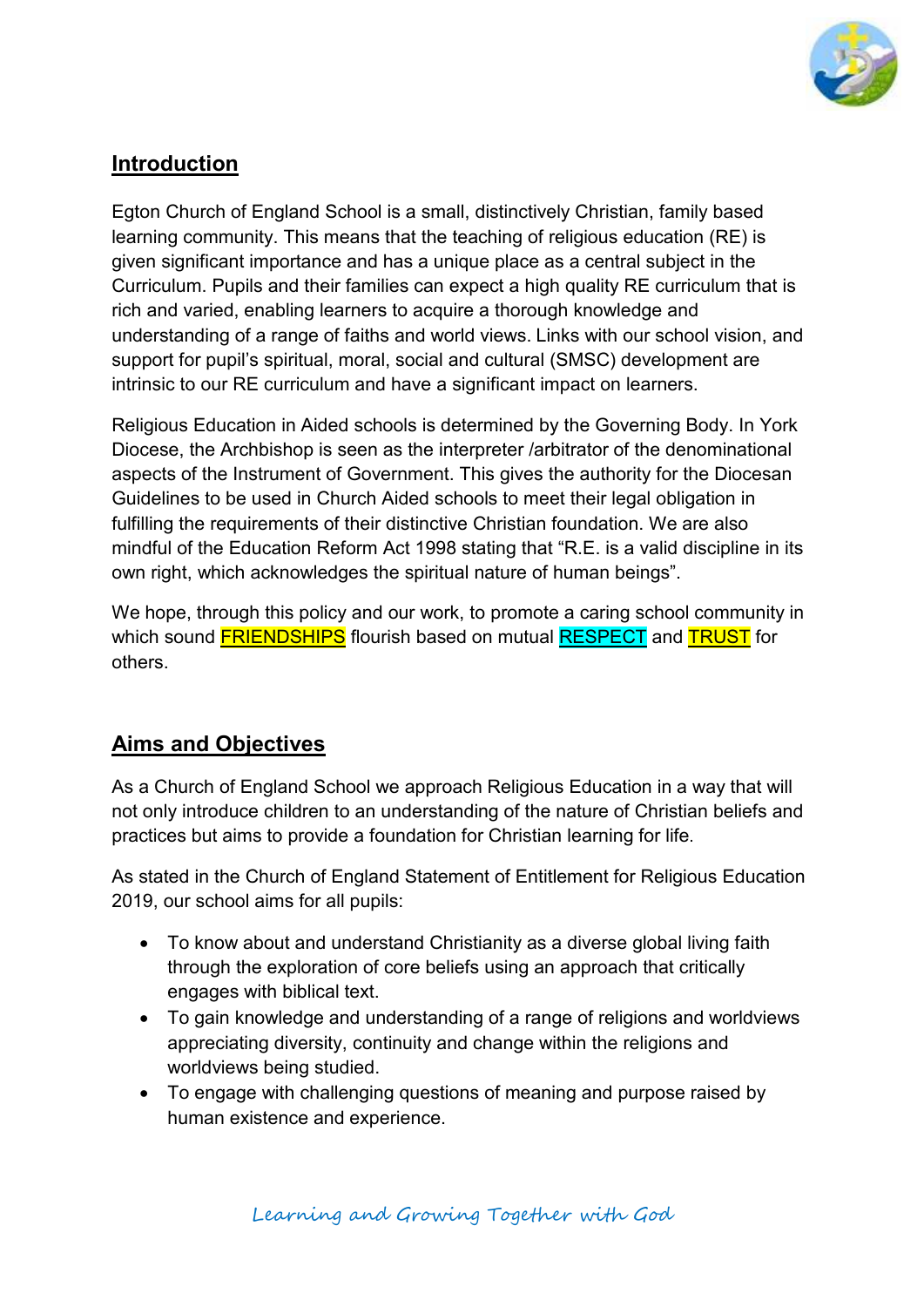

- To recognise the concept of religion and its continuing influence on Britain's cultural heritage and in the lives of individuals and societies in different times, cultures and places.
- To explore their own religious, spiritual and philosophical ways of living, believing and thinking.

#### **Curriculum for Religious Education**

RE is an academic subject that has a high profile in our school curriculum. Christianity should be the majority religion studied in each year group and should be at least 50% of curriculum time. In order to allow the children to have the opportunity to explore deeper questions about life and to learn about Christianity alongside a wide range of other faiths and cultures it is placed in the Core curriculum. Further to this, we allocate at least 5% of our curriculum time to the subject. We teach RE through an enquiry model, using cross-curricular connections and through visits and visitors.

This means that our RE curriculum:

• is intrinsic to our distinctive Christian vision in enabling all pupils to flourish. In addition, it contributes to our teaching of British values and to pupils' spiritual, moral, social and cultural development.

 is delivered in an objective, critical and pluralistic manner to engage and challenge all pupils through an exploration of core concepts and questions. Lessons provide meaningful and informed dialogue with a range of religions and worldviews.

 reflects a good balance between the disciplines of theology, philosophy and human science, to enable pupils to develop their Religious Literacy\*

*\*Religious Literacy: Helping children and young people hold balanced and wellinformed conversations about religion and belief. (Key Principles of a balanced curriculum in RE.)* 

 enables pupils to acquire a rich, deep knowledge and understanding of Christian belief and practice, including the ways in which it is unique and diverse, whilst engaging with biblical texts and theological ideas.

 provides opportunities for pupils to understand the role of foundational texts, beliefs, rituals, and practices and how they help to form identity in a range of religions and worldviews.

 supports the development of other curriculum areas and other general educational abilities such as literacy, empathy and the ability to express thoughts, feelings and personal beliefs.

Learning and Growing Together with God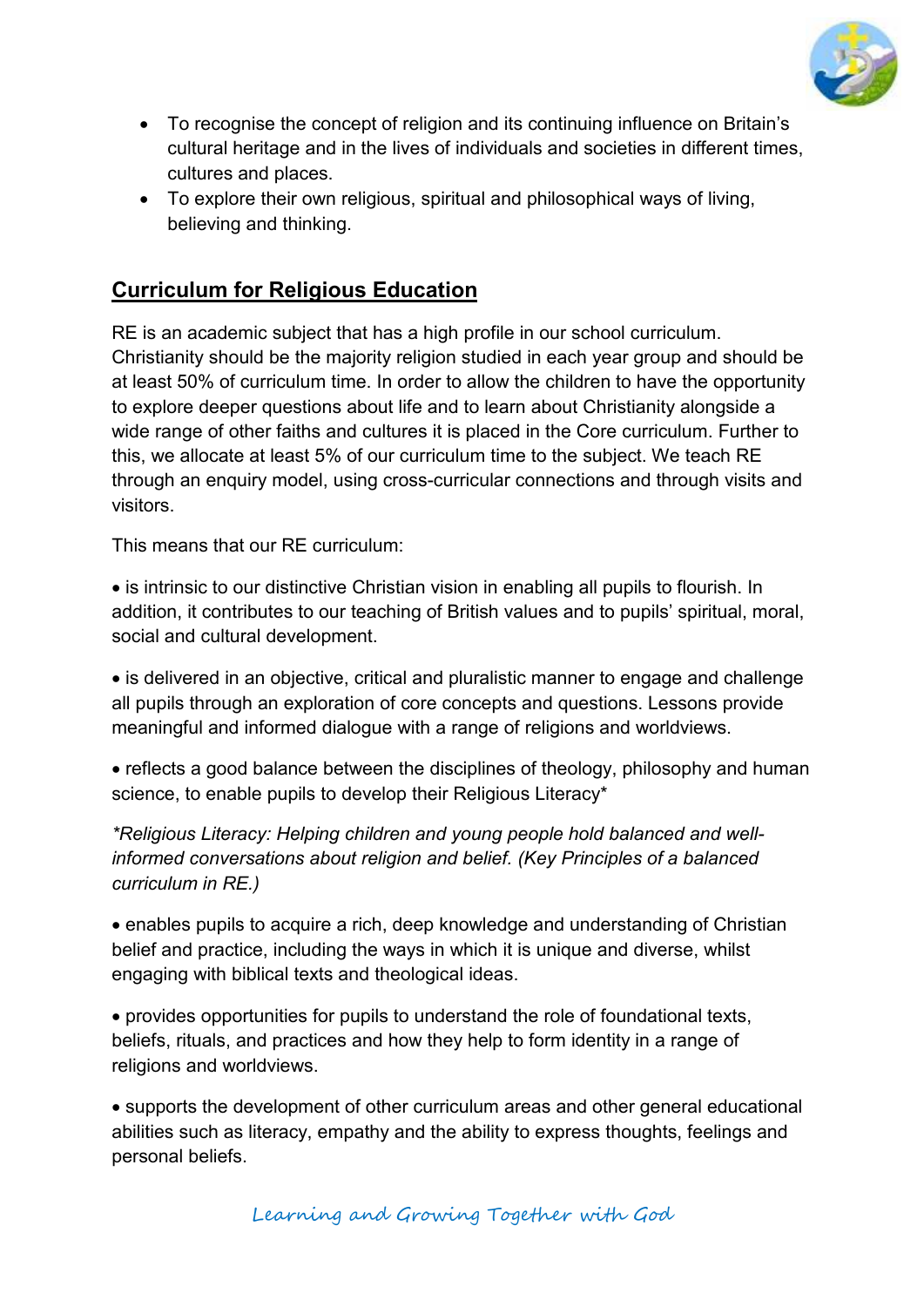

 encompasses the full range of abilities to ensure that all flourish academically, using a wide range of teaching and learning strategies which consider the task, outcome, resource, support and pupil grouping as appropriate to pupils' needs

 offers tasks that are age appropriate, challenging and sufficiently demanding to stimulate and engage all pupils, whilst extending the most able and providing support for those who need it.

 ensures that all pupils' contributions are valued in RE as they draw on their own experiences and beliefs.

Our long term plan (see Appendix 1) allows our school family to learn, understand and value a range of different beliefs and religions throughout their time at Egton Church of England School. Through the Understanding Christianity resource, the use of an enquiry approach engages with significant theological concepts and the pupil's own understanding of the world as part of their wider religious literacy (see Appendix 2). Staff use a medium term plan per unit of RE Work (Appendix 3)

#### **Teaching and Learning**

At Egton Church of England School we place a significant importance of teaching RE in a creative, knowledge-rich, broad and balanced way. Learning activities provide fully for the needs of all pupils, so that they develop a wide range of skills including enquiry, analysis, interpretation, evaluation and reflection. They provide opportunities to engage in meaningful and informed dialogue with those of all religions and worldviews. RE lessons provide a safe space to explore their own religious, spiritual and/or philosophical ways of seeing, living and thinking, believing and belonging. Pupils experience opportunities to learn and express themselves through an enquiry based style of learning by:

- Posing and discussing 'big' and challenging questions
- Reading and critically analysing texts.
- Interpreting information from different sources.
- Researching information for themselves in libraries and on computers.
- Listening to and discussing with the teacher and other pupils.
- Engaging in pair and group work.
- Exploring a range of media such as artefacts, pictures, photographs, music and drama.
- Experiencing visits and visitors.
- Taking part in outdoor learning.
- Taking time for reflection.

Teaching in RE challenges stereotypes, misinformation and misconceptions about race, gender and religion. Lessons seek to present religions and world views in all their richness and diversity in terms of beliefs, traditions, customs and lifestyle in a sensitive and accurate way in order to encourage a positive attitude towards diversity. Questions, views, and opinions are treated with sensitivity and respect.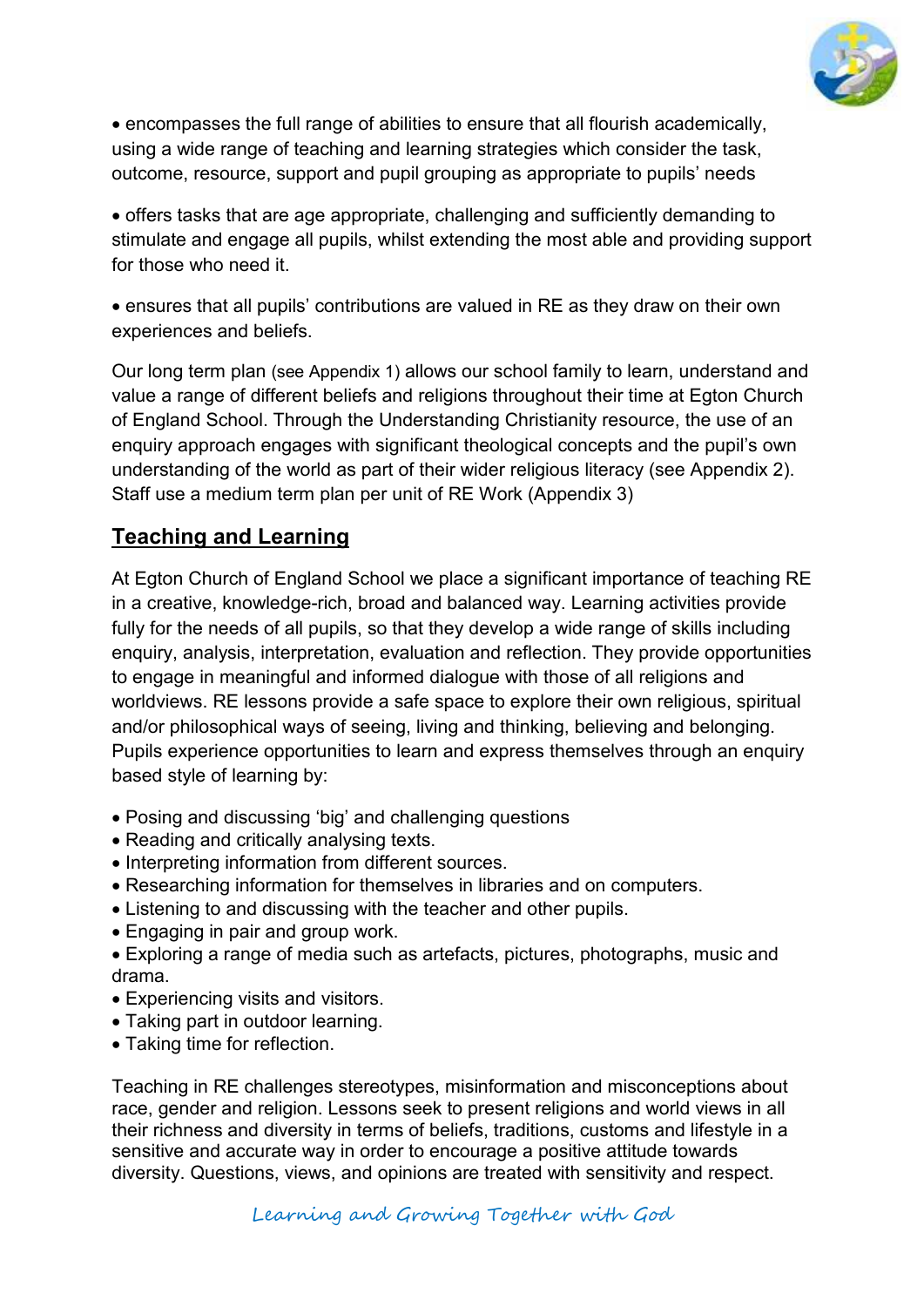

Teaching enables pupils to gain something of personal value from their study of religious belief and practice, for example, the way that they might apply insights gained from religious stories to their own lives.

#### **Cross-Curricular links**

Cross curricular work is encouraged, in line with whole school policy on teaching and learning. Religious Education supports the development of general educational abilities such as literacy, empathy and the ability to express thoughts, feelings and personal beliefs. RE also makes a major contribution to pupils' SMSC development. It addresses issues which arise in a range of subjects, such as English, art, drama and history, geography, computing, music as well as personal, social and emotional education and citizenship.

#### **Assessment**

Religious Education assessments are carried out termly throughout the year and are recorded in the same system as Maths and English at the end of the Summer Term. The Subject Leader analyses evidence of learning for a lower ability, middle ability and more-able pupils. The RE Subject Leader analyses assessments termly to monitor the effectiveness of teaching. Assessment will:

- Involve identifying suitable opportunities in schemes of work such as Understanding Christianity.
- be termly throughout the year.
- be discussed with other staff members.
- take account of work produced by pupils working with the Diocesan Syllabus.
- not be solely on evidence of achievement in written work.
- take place in planned opportunities for assessment as well as in opportunities that arise during learning activities.
- be based on various strategies for example, personal responses through art, poetry, dance, drama, self-assessment, inventing games, peer discussion, marking conversations and audio visual presentations.
- Include pupil self-assessment.
- be measured against the clear I Can Statements in the Diocesan Syllabus ensuring progression across key stages.
- Enable effective tracking of pupil progress to identify areas for development in pupil's knowledge and understanding, as well as whole school areas for development.
- Enable effective reporting to parents.

#### **Monitoring, Evaluation and Review**

We intend that this policy should operate for the next 3 years, and then be fully reviewed by all staff and governors to ensure that our RE policy is in practice, and to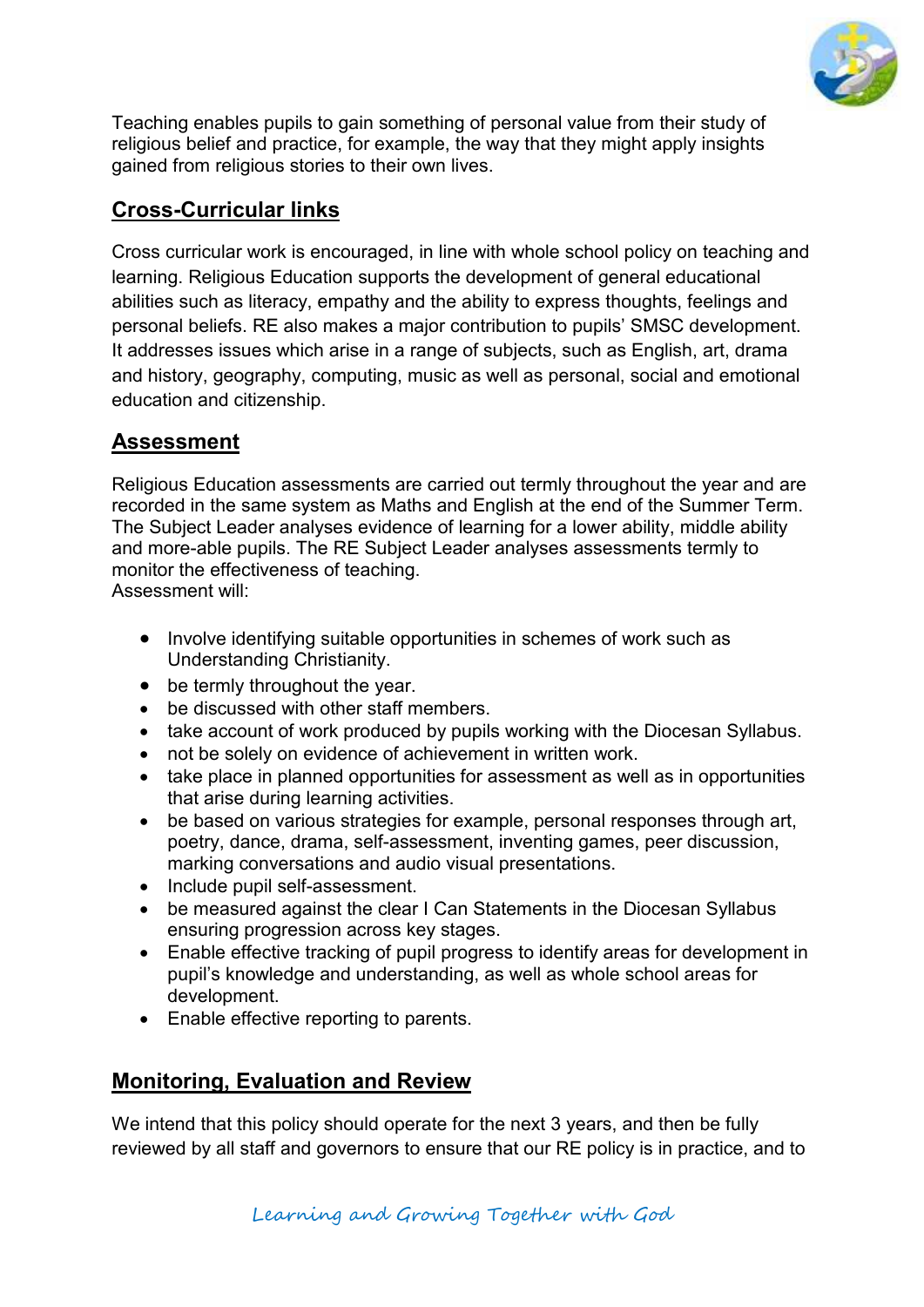

help teachers keep track of their own work and needs for support or training. The subject leader's role includes monitoring and evaluation of this policy in practice.

#### **Resources**

We have a wide range of resources, to support our RE teaching, that we continue to develop. The school makes use of guidance material produced by the SACRE / Diocese. Funding allows regular review of resources and, where possible and pertinent, visits and visitors and provides training as appropriate for staff. All resources will be listed, stored, be easily accessible and kept in good condition. Resource banks will be available for both staff and pupils on all major religions and world views as appropriate. Our staff are given protected time to familiarise themselves with any new materials. A regular audit of resources takes place by the RE subject leader in order to update our collection.

#### **Health and Safety**

Health and safety issues may arise in religious education on a number of occasions for example, when pupils:

- Handle artefacts.
- Consume food.
- Visit places of worship.

Teachers will conform to guidelines in the school's health and safety policy in these circumstances.

#### **Legal Requirements**

Religious Education must be provided for all registered pupils in full time education except those withdrawn at their parents' request (or their own request if aged 18 or over).

(DfE Circular 1 / 94, paragraphs 44 & 49, and Non-Statutory Guidance 2010 page 28)

The law relating to Religious Education for pupils who are not yet in key stage 1 is different from that relating to subjects of the National Curriculum. As Religious Education must be taught to 'all registered pupils at the school', it includes pupils in reception classes, but not those in nursery classes or play groups. We note the Human Right of parents to withdraw their children from RE. The school must comply with any request from a parent to withdraw their child and parents are not required to give their reasons for wanting to do so. However, in view of the importance placed on RE as a core subject in a church school, we would hope that all children admitted will participate fully in RE. We aim to provide an open curriculum which can be taught to all pupils, by all staff. Teachers are asked to refer to the head teacher any questions from parents about withdrawals. We ask that and that anyone wishing to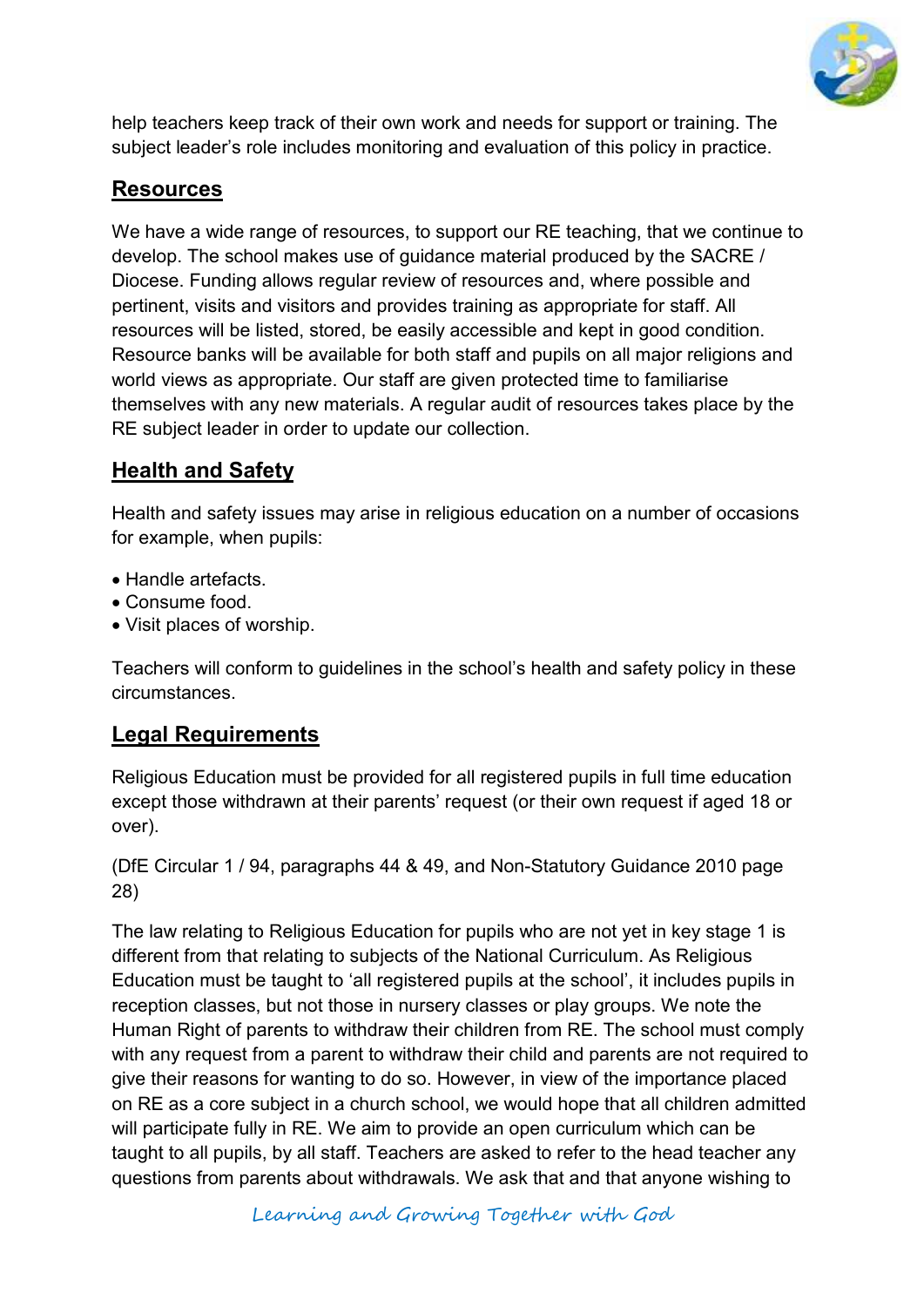

withdraw their child would discuss this with the Headteacher before making this decision. Requests for full or partial withdrawal from RE should be made in writing to the head teacher and a record kept of them.

#### **Inclusion**

Egton CE (VA) Primary School upholds an equal opportunities policy. All children will be included in RE activities with special provision being made for children with special requirements e.g. disabilities requiring assistance for practical activities.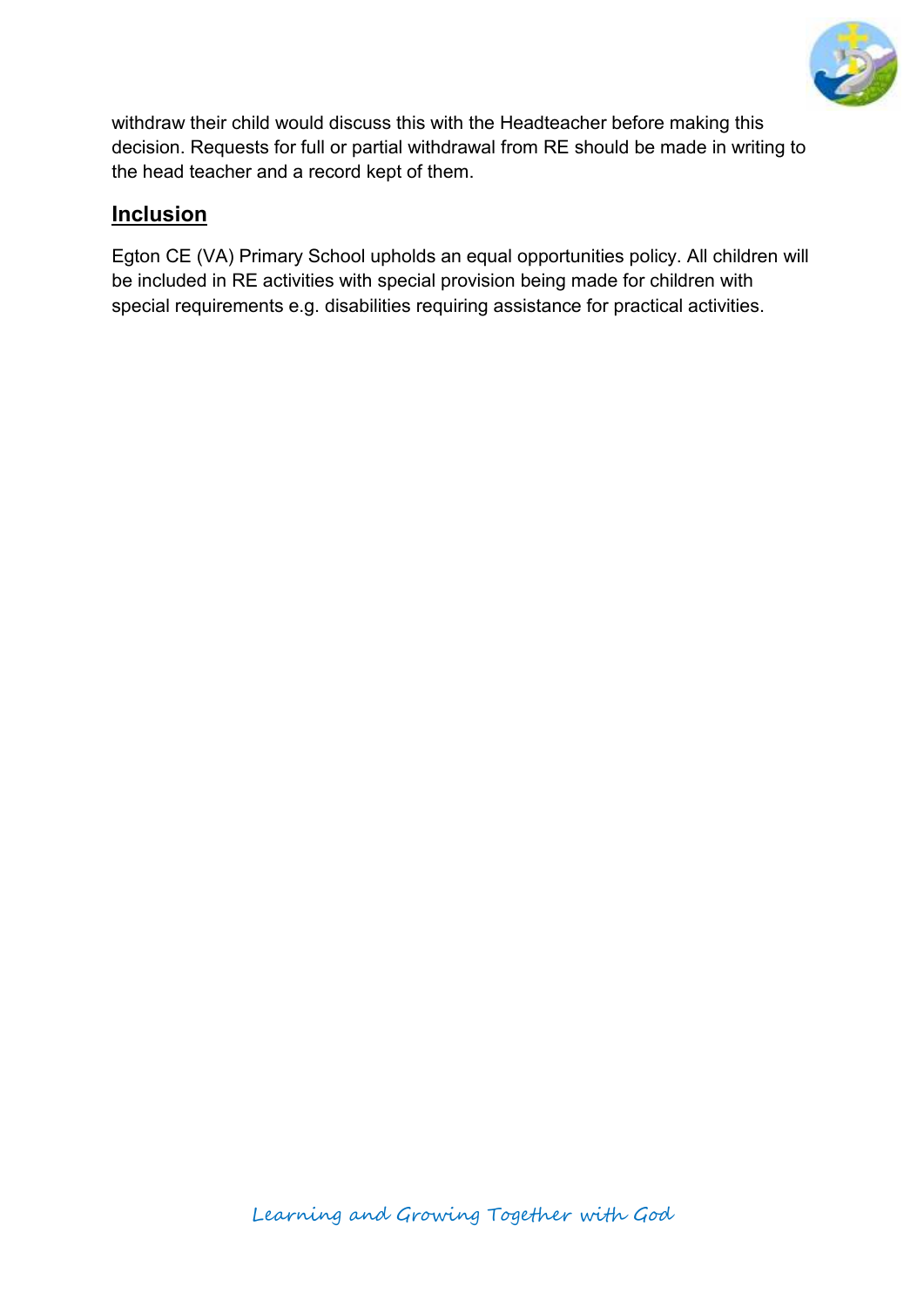

#### **Appendix**

# $\frac{1}{\Box}$

| <b>KS1</b><br><b>KS2</b> | Autumn                                                                                                                                                                                              | <b>Spring</b>                                                                                                                                           | <b>Summer</b>                                                                                                                              |
|--------------------------|-----------------------------------------------------------------------------------------------------------------------------------------------------------------------------------------------------|---------------------------------------------------------------------------------------------------------------------------------------------------------|--------------------------------------------------------------------------------------------------------------------------------------------|
| <b>YEAR</b>              | 1.8 Who am I? What does it mean to<br>belong? - 6 hours<br>1.10 How should we care for the world<br>and for others and why does it matter?<br>6-8 hours                                             | 1.6 Who is Jewish and how do they live? 1.9 What makes some places sacred to<br>10-12 hours                                                             | believers? 8-10 hours<br>1.4 What is the 'good news' Christians<br>believe Jesus brings? 6-8 hours UC                                      |
| 1<br>2018                | L2.10 How and why do believers show<br>their commitment during the journey of<br>their life? 8-10 hours<br>U2.14 How do religions help people live<br>through good times and bad times 6-8<br>hours | L2.5 Why do Christians call the day<br>Jesus died Good Friday? 4-6 hours UC<br>U2.10 What does it mean for a Jewish<br>person to follow God 10-12 hours | L2.6 When Jesus left, what next? 6-8<br>hours UC<br>U2.12. What will make our<br>city/town/village a more respectful<br>place? 6-8 hours   |
| 2                        | 1.2 Who do Christians say made the<br>world? 6-8 hours UC<br><b>YEAR</b> 1.3 Why does Christmas matter to<br>Christians? 4-6 hours UC                                                               | 1.5 Why does Easter matter to<br>Christians? 4-6 hours UC<br>1.1 What do Christians believe God is<br>like? 6-8 hours UC                                | 1.7 Who is Muslim and what do they<br>believe? 10-12 hours                                                                                 |
| 2019                     | L2.1 What do Christians learn from the<br>Creation Story UC 6-8 hours<br>U2.2 Creation and Science: conflicting<br>or complementary? UC6-8 hours                                                    | L2.9 What are the deeper meanings of<br>festivals? 6-10 hours U2.7 What<br>difference does the Resurrection make<br>for Christians? 6-8 hours UC        | L <sub>2</sub> .4 What kind of world did Jesus<br>want? $6-8$ hours UC<br>U2.9 What does it mean for Muslims to<br>follow God? 10-12 hours |

|                          | Egton CE VA Primary School - Long Term Planning R.E. |                                         |                                        |  |
|--------------------------|------------------------------------------------------|-----------------------------------------|----------------------------------------|--|
| <b>KS1</b><br><b>KS2</b> | Autumn                                               | Spring                                  | Summer                                 |  |
|                          | 1.8 Who am I? What does it mean to                   | 1.6 Who is Jewish and how do they live? | 1.9 What makes some places sacred to   |  |
|                          | belong? - 6 hours                                    | 10-12 hours                             | believers? 8-10 hours                  |  |
| <b>YEAR</b>              | 1.10 How should we care for the world                |                                         | 1.4 What is the 'good news' Christians |  |
|                          | and for others and why does it matter?               |                                         | believe Jesus brings? 6-8 hours UC     |  |
| 3                        | 6-8 hours                                            |                                         |                                        |  |
| 2020                     | U2.4 Was Jesus the Messiah? 6-8                      | L2.8 What does it mean to be a Sikh in  | U2.8 What kind of King is Jesus? 6-8   |  |
|                          | hours UC                                             | Britain today? 10-12 hours              | hours UC                               |  |
|                          | L2.2 What is it like to follow God? 8-10             | U2.6 What did Jesus do to save human    | U2.1 What does it mean if God is holy  |  |
|                          | hours UC                                             | beings? 6-8 hours UC                    | and loving? 6-8 hours UC               |  |
|                          | 1.2 Who do Christians say made the                   | 1.5 Why does Easter matter to           | 1.7 Who is Muslim and what do they     |  |
|                          | world? 6-8 hours UC                                  | Christians? 4-6 hours UC                | believe? 10-12 hours                   |  |
| <b>YEAR</b>              | 1.3 Why does Christmas matter to                     | 1.1 What do Christians believe God is   |                                        |  |
| 4                        | Christians? 4-6 hours UC                             | like? 6-8 hours UC                      |                                        |  |
|                          | L2.7 What does it mean to be a Hindu                 | L2.3 What is the Trinity? 6-8 hours UC  | U2.5 What would Jesus do? 6-8 hours    |  |
| 2021                     | in Britain today? 10-12 hours                        | U2.13 Why is Pilgrimage important to    | UC.                                    |  |
|                          | U2.11 Why do some people believe in                  | some religious believers? 6-8 hours     | U2.3 How can following God being       |  |
|                          | God and some people not? 6-8 hours                   |                                         | freedom and justice? 6-8 hours UC      |  |

UC = Units can be found in the Christianity Project. All other units can be found outlined in the Diocesan Syllabus.

Learning and Growing Together with God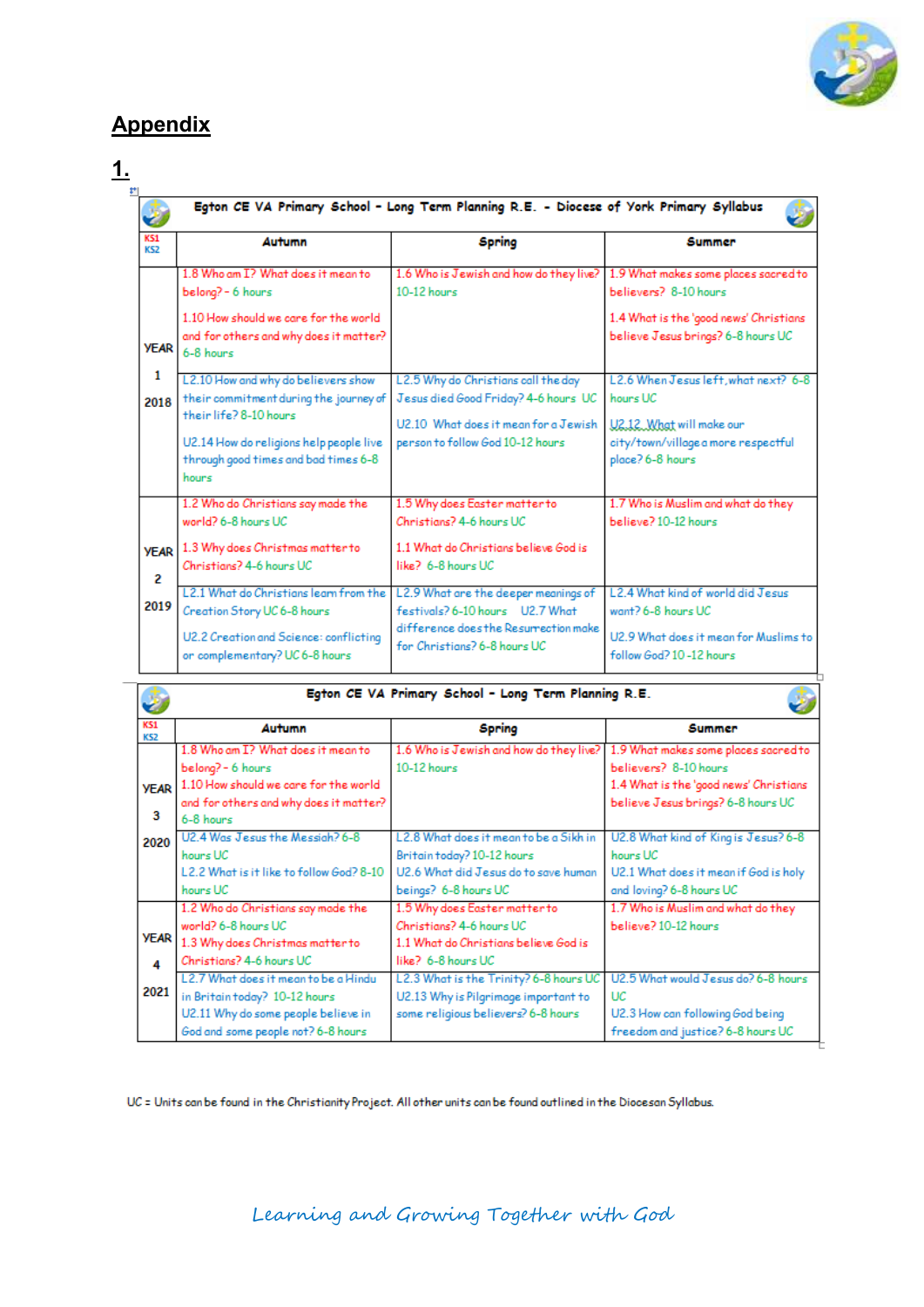

## **2.**

| <b>Religion/belief</b>                                                      | <b>FS (Discovering)</b>                                                                                                                                                              | <b>KS1 (Exploring)</b>                                                                                                                                                                              | Lower KS2 (Connecting)                                                                                                                                                                                                                                                                                       | Upper KS2 (Connecting)                                                                                                                                                                                                                                                                                                                                                                                                |
|-----------------------------------------------------------------------------|--------------------------------------------------------------------------------------------------------------------------------------------------------------------------------------|-----------------------------------------------------------------------------------------------------------------------------------------------------------------------------------------------------|--------------------------------------------------------------------------------------------------------------------------------------------------------------------------------------------------------------------------------------------------------------------------------------------------------------|-----------------------------------------------------------------------------------------------------------------------------------------------------------------------------------------------------------------------------------------------------------------------------------------------------------------------------------------------------------------------------------------------------------------------|
|                                                                             | <b>Christianity and local</b><br>beliefs                                                                                                                                             | Christianity, and Judaism or<br>Islam                                                                                                                                                               |                                                                                                                                                                                                                                                                                                              | Christianity<br>either Judaism or Islam<br>and either Hinduism or Sikhism                                                                                                                                                                                                                                                                                                                                             |
| Christianity<br><i>(Questions</i><br>from<br>Understanding<br>Christianity) | F1 Why is the word God so<br>important to Christians?<br>F2 Why do Christians<br>perform nativity plays at<br>Christmas?<br>F3 Why do Christians put a<br>cross in an Easter garden? | What do Christians believe God<br>1.1<br>is like?<br>1.2 Who made the world?<br>1.3 Why does Christmas matter?<br>What is the good news that Jesus<br>1.4<br>brings?<br>1.5 Why does Easter matter? | L2.1 What do Christians learn from the<br>Creation story?<br>L2.2 What is it like to follow God?<br>L2.3 What is the Trinity? (Incarnation<br>and God)<br>L2.4 What kind of world did Jesus<br>want?<br>L2.5 Why do Christians call the day<br>Jesus died 'Good Friday'?<br>L2.6 When Jesus left, what next? | U2.1 What does it mean if God is holy<br>and loving?<br>U2.2 Creation and science: conflicting<br>or complementary?<br>U2.3 How can following God bring<br>freedom and justice?<br>U2.4 Was Jesus the Messigh?<br>U2.5 What would Jesus do?<br>U2.6 What did Jesus do to save human<br>beings? [Y5]<br>U2.7 What difference does the<br>Resurrection make for Christians?<br>[Y6]<br>U2.8 What kind of king is Jesus? |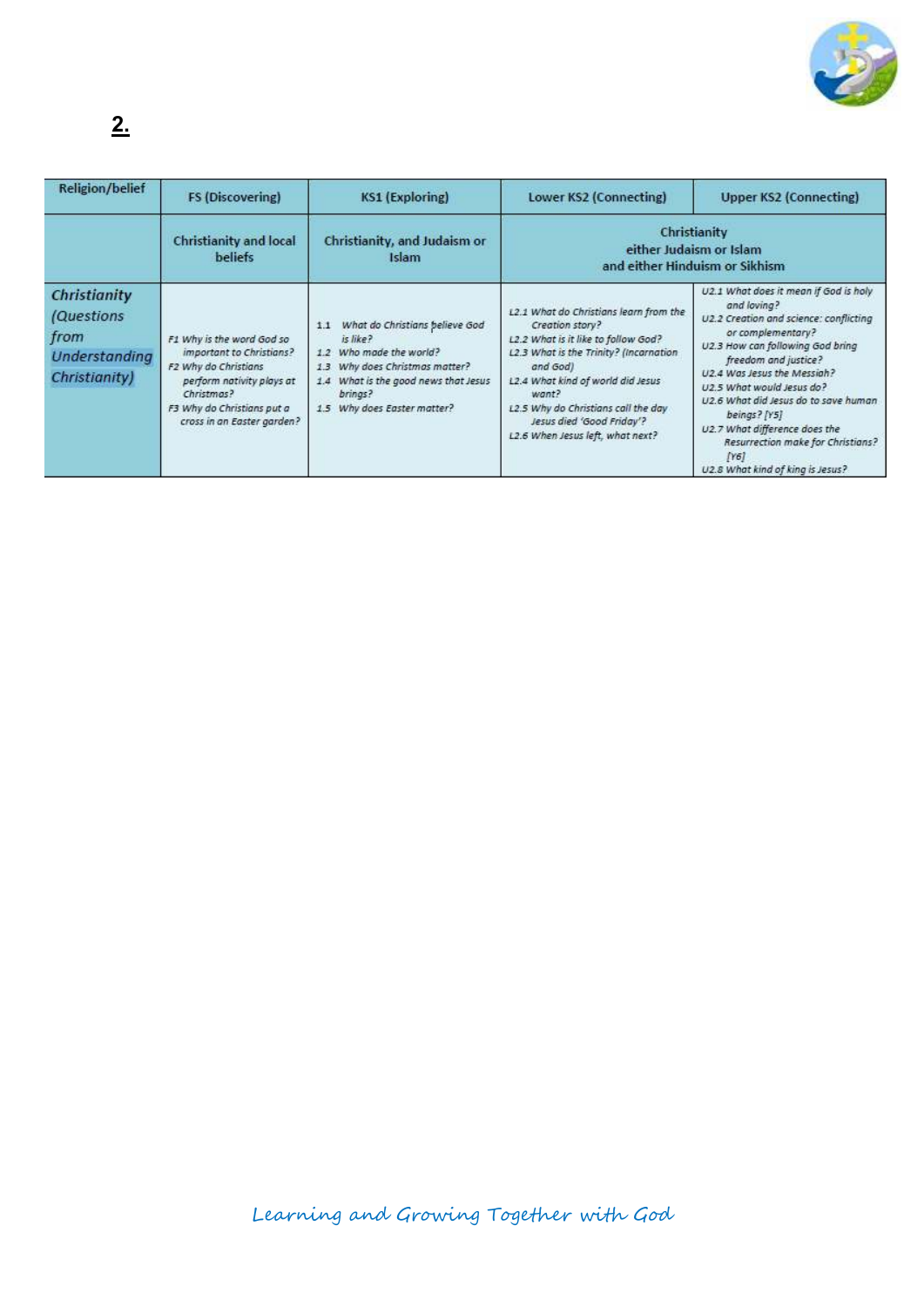

#### $\bullet$ فتف ESTON OF PRIMARY SCHOOL - MEDIUM TERM PLANNING - KSI Term Dote: Subject: Religious Education  $The net:$ **Key Questions** Teaching Activities: **Element 1 - Making sense of beliefs** Denot 2 - Onterstanding the Element 9 Making connections What If Learning Opportunities: Nesources and WOW destor:  $\begin{tabular}{|c|c|} \hline & Can Slatements & \textit{Learning Octobers)} \\ \hline \hline \textit{Linear}\\ \hline \textit{Linear}\\ \hline \textit{Linear}\\ \textit{Linear}\\ \textit{Linear} & \textit{Test} \\ \textit{Maxing } a \textit{stors} & \textit{Test} \\ \textit{Maxing } a \textit{stors} & \textit{Test} \\ \textit{convering } a \textit{stors} \\ \textit{in} \\ \textit{in} \\ \textit{in} \\ \textit{in} \\ \textit{in} \\ \textit{in} \\ \textit{in} \\ \textit{in} \\ \textit{in} \\ \textit{in} \\ \textit{in} \\$  $\begin{array}{l} \textbf{R}^{(n)} = \textbf{R}^{(n)} \textbf{R}^{(n)} = \textbf{R}^{(n)} \textbf{R}^{(n)} = \textbf{R}^{(n)} \textbf{R}^{(n)} = \textbf{R}^{(n)} \textbf{R}^{(n)} \textbf{R}^{(n)} = \textbf{R}^{(n)} \textbf{R}^{(n)} \textbf{R}^{(n)} = \textbf{R}^{(n)} \textbf{R}^{(n)} \textbf{R}^{(n)} = \textbf{R}^{(n)} \textbf{R}^{(n)} \textbf{R}^{(n)} = \textbf{R}^{(n)} \textbf{R$  $\begin{tabular}{|c|c|} \hline Y2/N4 \\ \hline * !dunctify and denoted the \\ cone is called an odd concept\\ \hline * !dides then the between \\ *!dides are the type of each step \\ has the key concept\\ at a the key concept\\ \hline. \end{tabular}$  $\begin{tabular}{|c|c|} \hline \textbf{CS3} & \textbf{CS5} & \textbf{S} & \textbf{S} & \textbf{S} & \textbf{S} & \textbf{S} & \textbf{S} & \textbf{S} & \textbf{S} & \textbf{S} & \textbf{S} & \textbf{S} & \textbf{S} & \textbf{S} & \textbf{S} & \textbf{S} & \textbf{S} & \textbf{S} & \textbf{S} & \textbf{S} & \textbf{S} & \textbf{S} & \textbf{S} & \textbf{S} & \textbf{S} & \textbf{S} & \textbf{S} & \textbf{S} &$ V5/95<br>Nientify and explain the core remary and explain the core<br>and concepts studied, astro<br>and concepts studied, astro<br>authority in religions<br>+ Describe autorpies of asys in extending mappers<br>
a Chandle ausquise of easy in<br>
which considers and provide the property of the property<br>
considers and the property of the property of the property<br>
considers and the property of the property of the prop understanding what<br>these bullets means within their traditions;<br>recognizing how and with<br>reviewing low and authority (such as turns)<br>are used, eigenessed in different and are<br>imaging and developing  $\frac{1}{2\beta\beta\beta\beta}$  of in - Offerinfermed<br>suggestions about what<br>technicalical of authority<br>manopies of what these<br>sources mean to believe a  $\label{thm:main} \begin{array}{ll} \textit{a} \textit{The } \textit{m} \textit{c} \textit{d} \textit{y} & \textit{a} \textit{a} \textit{b} \textit{c} \textit{d} \textit{d} \textit{d} \textit{d} \textit{d} \textit{d} \textit{d} \textit{d} \textit{d} \textit{d} \textit{d} \textit{d} \textit{d} \textit{d} \textit{d} \textit{d} \textit{d} \textit{d} \textit{d} \textit{d} \textit{d} \textit{d} \textit{d} \textit{d}$  $\begin{array}{l} \textbf{+ Value \textit{Arg}} & \textit{Mark} \\ \textbf{between} & \textit{Stokes}, \textit{Such} \\ \textbf{between} & \textit{Stokes}, \textit{Second} \\ \textbf{At a 1} & \textit{Stokes}, \textit{Second} \\ \textbf{At a 2} & \textit{Stokes}, \textit{Test} \\ \textbf{At a 3} & \textit{Stokes}, \textit{Test} \\ \textbf{For a 4} & \textit{Stokes}, \textit{Test} \\ \textbf{For a 4} & \textit{Stokes}, \textit{Test} \\ \textbf{For a 4} & \textit{Stokes}, \textit{Test} \\ \textbf{For a$  $\bullet$  Give measures and examples in a<br>people pointer beneficiently people pointed in the behavior of the behavior<br>people pointed in the people in the property of the people point<br>people and in community of the people in th - Give anaropies of<br>how people use<br>stories, faxts and<br>feachings to guide<br>ther beliefs<br>chings **Element 2:**<br>
Understanding the University and why<br>
Engerst and the University properties put their links<br>
University and the University way, within their<br>
their communities and their analysis and their communities and<br> Flement<sub>2</sub>  $\begin{tabular}{|c|c|} \hline \textbf{F} & \textbf{F} & \textbf{F} & \textbf{F} & \textbf{F} & \textbf{F} & \textbf{F} & \textbf{F} & \textbf{F} & \textbf{F} & \textbf{F} & \textbf{F} & \textbf{F} & \textbf{F} & \textbf{F} & \textbf{F} & \textbf{F} & \textbf{F} & \textbf{F} & \textbf{F} & \textbf{F} & \textbf{F} & \textbf{F} & \textbf{F} & \textbf{F} & \textbf{F} & \textbf{F} & \textbf{F} & \textbf{F} & \text$ mericans<br>
editors<br>
editors<br>
communities<br>
• Give energies of<br>
registers put their<br>
cellens and put their<br>
cellens and  $\begin{minipage}{0.9\textwidth} \begin{tabular}{p{0.8cm}} \textbf{K} & \textbf{F} & \textbf{F} & \textbf{F} & \textbf{F} & \textbf{F} & \textbf{F} & \textbf{F} & \textbf{F} & \textbf{F} & \textbf{F} & \textbf{F} & \textbf{F} & \textbf{F} & \textbf{F} & \textbf{F} & \textbf{F} & \textbf{F} & \textbf{F} & \textbf{F} & \textbf{F} & \textbf{F} & \textbf{F} & \textbf{F} & \textbf{F} & \textbf{F} & \textbf{F} & \textbf{$ n now people put their<br>with last inggest entreats<br>and suggest entreats<br>about how far the beliefs<br>and putches a difference<br>might make a difference<br>to how pupils think and<br>he practice<br>• Think, falk and ask<br>pvestions about .<br>Sive coherent accounts of the<br>significance and implications of  $\begin{array}{l} \bullet \ \mathsf{P}(m) \mathsf{f} \cap \mathsf{f} \mathsf{m} \mathsf{in} \mathsf{A} \mathsf{in} \mathsf{in} \mathsf{in} \mathsf{in} \mathsf{in} \mathsf{in} \\ \mathsf{in} \mathsf{in} \mathsf{H} \mathsf{in} \mathsf{in} \mathsf{in} \mathsf{in} \mathsf{in} \\ \mathsf{the} \mathsf{H} \mathsf{in} \mathsf{in} \mathsf{in} \mathsf{in} \mathsf{in} \\ \mathsf{in} \mathsf{in} \mathsf{in} \mathsf{in} \mathsf{in} \mathsf{in} \mathsf{in$ + Give cohesent accounts of<br>olympication and implications<br>the beliefs and predications<br>on the distribution of the second part<br>intervals processes the beliefs of the<br>helion and predicate shidled<br>helion and predicate shidled the<br>Alaka links between some<br>of the beliefs and practices<br>studied and the in the<br>sould fodey, expressing \* mission and articulate<br>|pacyle might' gain from the<br>|pacyle might' gain from the<br>|holeding eodd<br>+ Respond to the challenges<br>reined by questions of bellef and practice in the world today<br>and in their own lives, offering<br>reasons and justifications for<br>their responses<br>• Account for how and why the<br>same responses<br>as a result of their studies ecra issue, a community<br>clearly<br>clearly<br>expond reasons for the<br>views they have and the<br>connections they make<br>a fask about what they have<br>changed their thinking<br>changed their thinking their own responses, recognising<br>that others may think differently.<br>• Consider and weigh up how l<br>| connections they make.<br>• Talk about what<br>they have learned Consider and weigh up how<br>ideas<br>bleas<br>own experiences and<br>own experiences and<br>experiences of<br>their word foday, developing<br>insights<br>of their own and giving good<br>reasons for the views they have<br>and reasons for the views they ha<br>and<br>the connections they make<br>• Talk about what they have<br>leamed. learned,<br>how their thinking may have<br>changed and why Communication and Language<br>• Children listen with enjoyment to stories, songs and poems from different communities and traditions and respond with relevant comments, questions Communication and Language<br>
Considerer listen with enjoying the stories, songs and poems from different communities and traditions and respond with relevant comments, questions<br>
or actions.<br>
They use talk to organise, sequ Early Learning Goals outline<br>what pupils should achieve<br>the end of the reception year RE can, through planned,<br>purposeful play and through a<br>mix of adult-led and child<br>intiated activity, provide these<br>opportunities for pupils: ן maturematurs<br>• children recognise, create and describe some patterns, sorting and ordering objects simply.<br>• These learning intentions for RE are developed from relevantareas of the Early Years Foundation Stage<br>• Prof Assessment Activity: Ē  $\overline{M}$  $\overline{v}$  $rac{1}{\sqrt{2}}$

Learning and Growing Together with God

**3.**